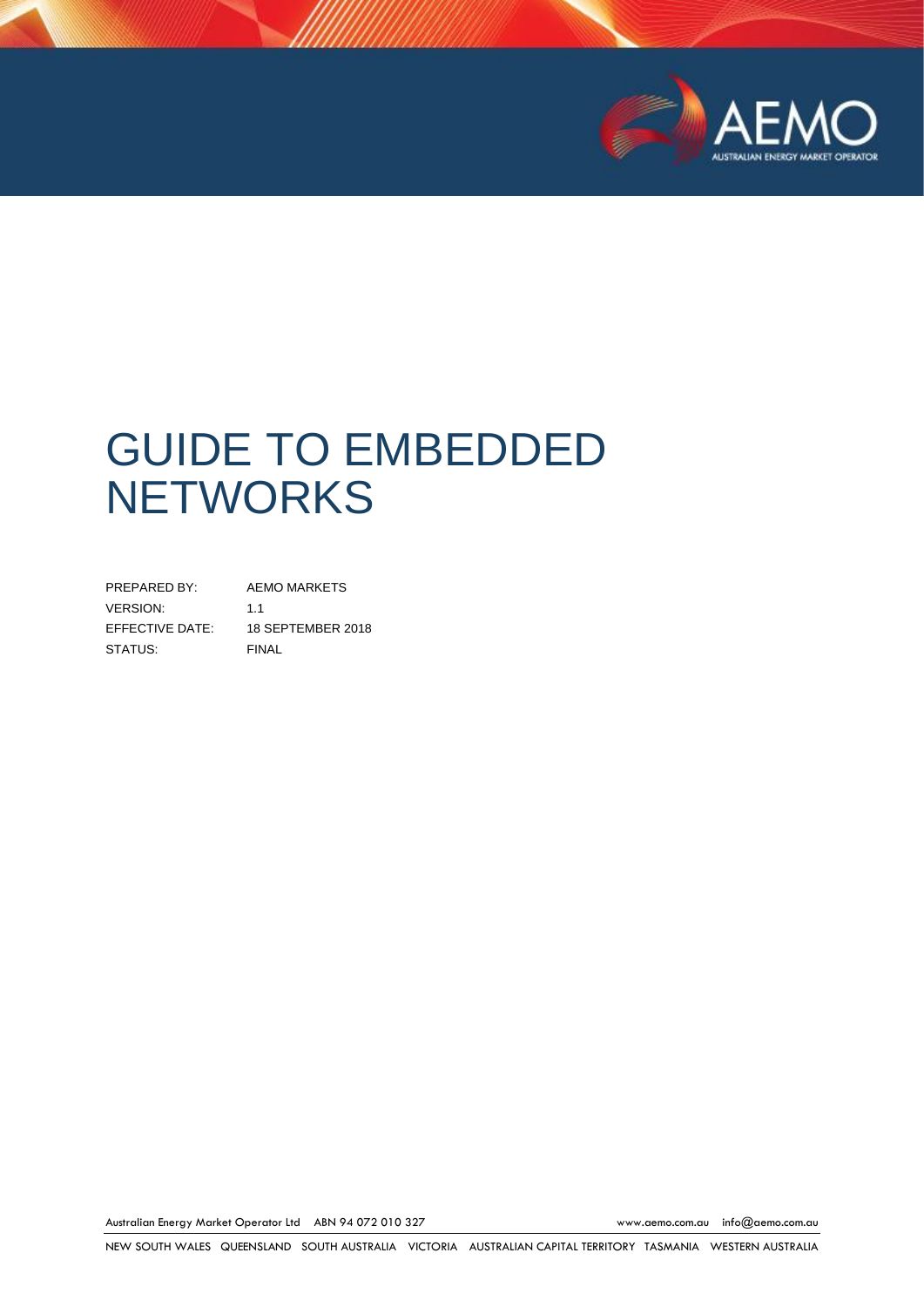

# **VERSION RELEASE HISTORY**

| <b>Version</b> | <b>Effective</b><br>Date | <b>Summary of Changes</b>                                                                                                                                                                                                                                                                                                         |
|----------------|--------------------------|-----------------------------------------------------------------------------------------------------------------------------------------------------------------------------------------------------------------------------------------------------------------------------------------------------------------------------------|
| 1.0            |                          | First Issue<br>Document incorporates:<br>National Electricity Amendment (Expanding competition in metering and related services)<br>٠<br>Rule 2015. No.12;<br>National Electricity Amendment (Embedded Networks) Rule 2015 No. 15; and<br>٠<br>National Electricity Amendment (Meter Replacement Processes) Rule 2016 No. 2.<br>٠ |
| 1.1            |                          | Minor updates to formatting and wording                                                                                                                                                                                                                                                                                           |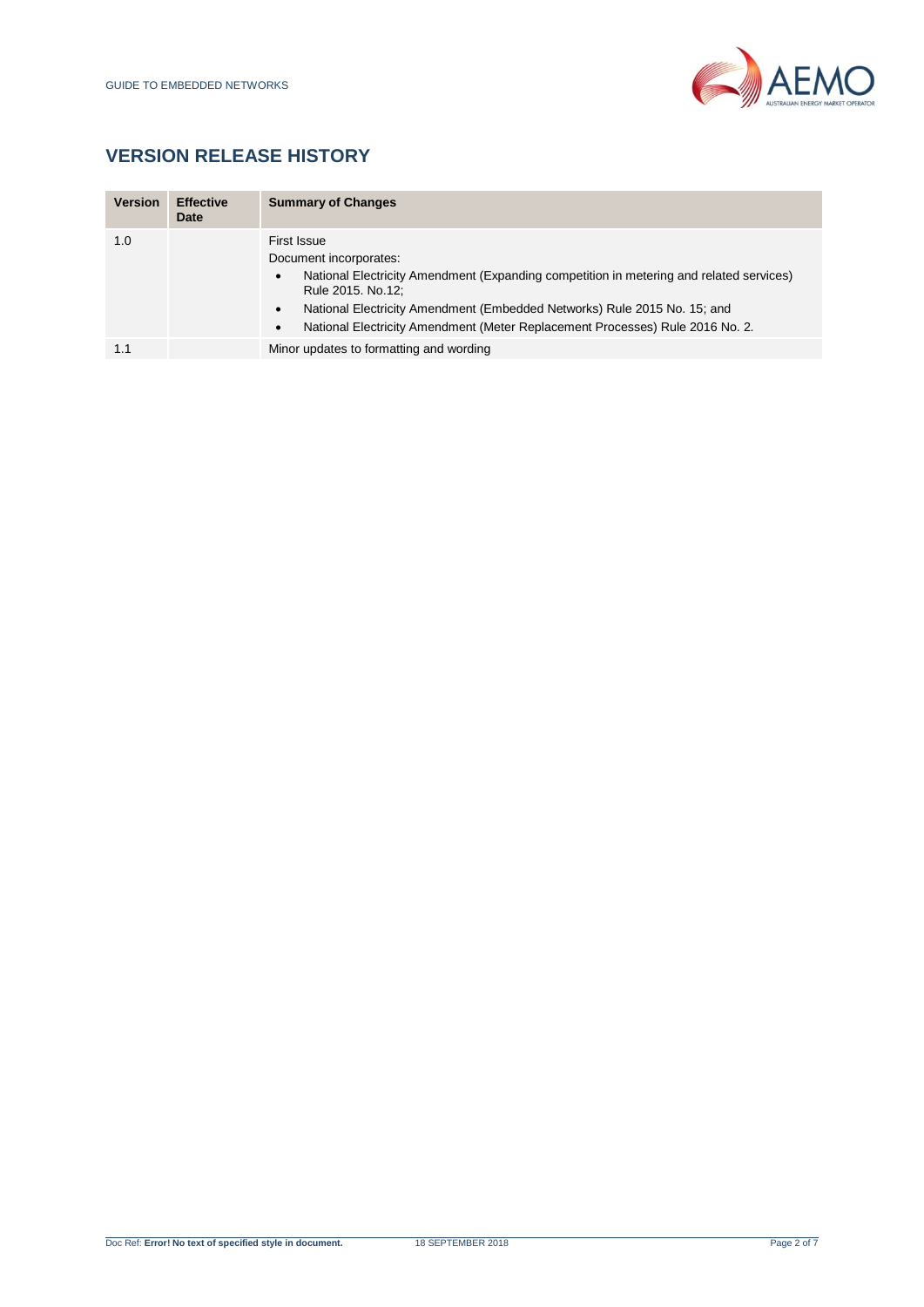

# **CONTENTS**

| 1 <sub>1</sub> | <b>INTRODUCTION</b>                             | $\overline{\bf 4}$ |
|----------------|-------------------------------------------------|--------------------|
| 1.1.           | <b>Purpose and Scope</b>                        | $\overline{4}$     |
| 1.2.           | Definitions and Interpretation                  | $\overline{4}$     |
| 1.3.           | <b>Related AEMO Documents</b>                   | $\overline{4}$     |
| 1.4.           | <b>About this Guide</b>                         | $\overline{4}$     |
| 2.             | <b>EMBEDDED NETWORK OVERVIEW</b>                | 5                  |
| 2.1.           | Types of end users within an embedded network   | 5                  |
| 3 <sub>1</sub> | <b>NETWORK SERVICE PROVIDER EXEMPTION</b>       | 5                  |
| 3.1.           | Overview                                        | 5                  |
| 3.2.           | <b>Types of AER Network Exemptions</b>          | 6                  |
| 3.3.           | Appointment of an ENM                           | $\overline{7}$     |
| 3.4.           | <b>Accreditation of ENM</b>                     | $\overline{7}$     |
| 3.5.           | <b>Embedded Network Operator</b>                | $\overline{7}$     |
| 4.             | <b>SELLING ELECTRICITY IN EMBEDDED NETWORKS</b> | $\overline{7}$     |
| 4.1.           | <b>Retail Competition in Jurisdictions</b>      | $\overline{7}$     |
| 5.             | <b>EMBEDDED NETWORK MANAGER OBLIGATIONS</b>     | 7                  |

# **FIGURES**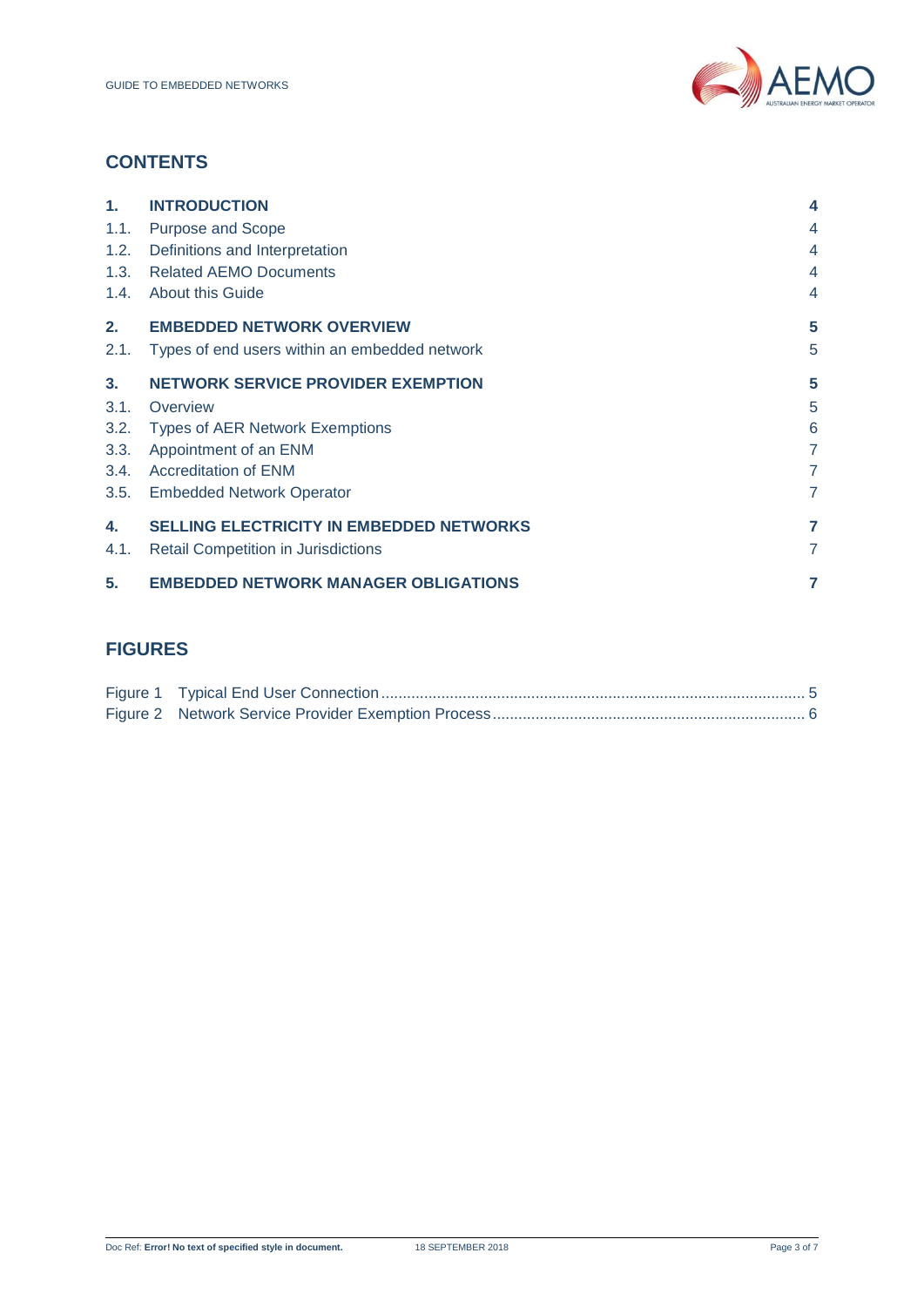

# <span id="page-3-0"></span>**1. INTRODUCTION**

## <span id="page-3-1"></span>**1.1. Purpose and Scope**

This Guide to Embedded Networks (**Guide**) is made under clause 7.16.6B of the NER.

This document has effect only for the purposes set out in the NER. The NER and the National Electricity Law prevail over this document to the extent of any inconsistency.

## <span id="page-3-2"></span>**1.2. Definitions and Interpretation**

The Retail Electricity Market Procedures – Glossary and Framework:

- (a) is incorporated into and forms part of this Guide; and
- (b) should be read with this Guide.

## <span id="page-3-3"></span>**1.3. Related AEMO Documents**

| <b>Title</b>                                                            | Location                                                                                                                                |
|-------------------------------------------------------------------------|-----------------------------------------------------------------------------------------------------------------------------------------|
| <b>Retail Electricity Market Procedures</b><br>- Glossary and Framework | http://www.aemo.com.au/Electricity/National-Electricity-Market-NEM/Retail-<br>and-metering/Glossary-and-Framework                       |
| Service Level Procedure (ENM)                                           | http://www.aemo.com.au/Electricity/National-Electricity-Market-NEM/Retail-<br>and-metering/Metering-procedures-quidelines-and-processes |
| <b>MSATS Procedures</b>                                                 | http://www.aemo.com.au/Electricity/National-Electricity-Market-NEM/Retail-<br>and-metering/Market-Settlement-and-Transfer-Solutions     |
| <b>Qualification Procedure (MPs,</b><br>MDPs, & ENMs)                   | https://www.aemo.com.au/-<br>/media/Files/Electricity/NEM/Retail and Metering/Accreditation/Qualification-<br>Procedure-MP-MDP-ENM.pdf  |
| <b>Accreditation Checklists</b>                                         | https://www.aemo.com.au/-<br>/media/Files/Electricity/NEM/Retail and Metering/Accreditation/Accreditation-<br>Checklists.pdf            |

#### <span id="page-3-4"></span>**1.4. About this Guide**

This Guide includes information on:

- (a) the nature of exemptions granted by the *AER* in respect of *embedded networks*; 1
- (b) which *retailers* and other persons can sell electricity to End Users *supplied* with electricity through *embedded networks*; and
- (c) the roles, responsibilities and obligations of ENMs under the NER and procedures under the NER.

This Guide provides information only and is not a substitute for the *AER's* guidelines that apply to *embedded networks*.

Section 1.3 details other Retail Electricity Market Procedures that apply to ENMs, which take precedence over this Guide.

l <sup>1</sup> Victoria has not adopted the *NERL* or *NERR*. As a consequence, any person who proposes to sell electricity on a retail basis in Victoria must apply to the Essential Services Commission of Victoria for a licence. Se[e www.esc.vic.gov.au](http://www.esc.vic.gov.au/) for further information.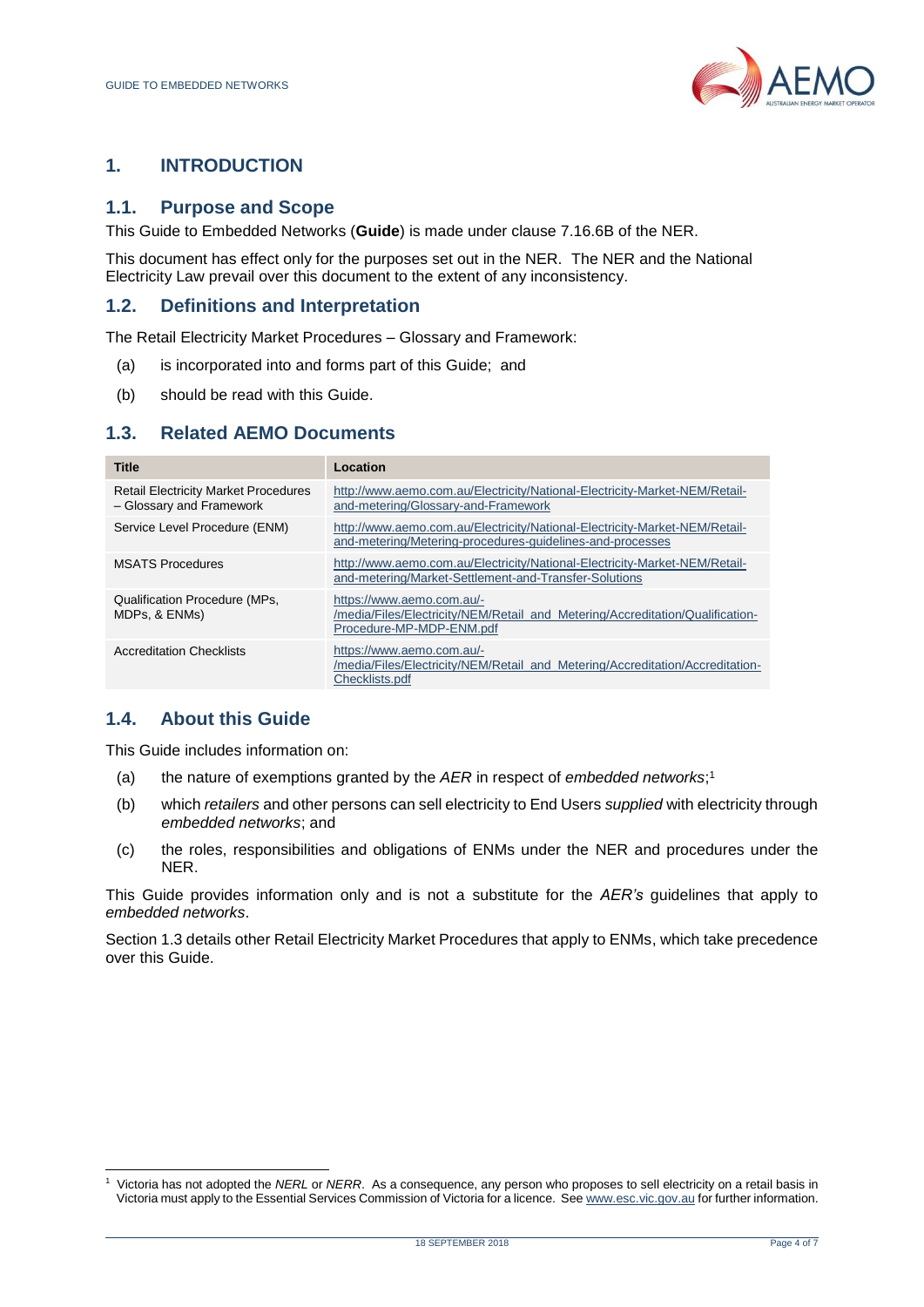

# <span id="page-4-0"></span>**2. EMBEDDED NETWORK OVERVIEW**

<span id="page-4-4"></span>Electricity is mostly supplied to End Users through a *distribution network*. Each End User's Site is connected to the *distribution network* via a *connection point*, similar to the arrangement in Figure 1.





An *embedded network* is formed when the *connection point* between the End Users and the *distribution network* becomes a *parent connection point* and multiple End User *connection points* become *child connection points*, each with their own *meters*.

Electricity is supplied to End Users in an *embedded network* by an Exempt Embedded Network Service Provider (EENSP).

#### <span id="page-4-1"></span>**2.1. Types of end users within an embedded network**

There are two types of End Users within *embedded networks*: On-Market and Off-Market.

The EENSP must appoint an ENM to provide *embedded network management services* to On-Market End Users. On-Market End Users may also access a retail offer in the same way as any other End User.

#### <span id="page-4-2"></span>**3. NETWORK SERVICE PROVIDER EXEMPTION**

#### <span id="page-4-3"></span>**3.1. Overview**

Under section 13 of the *National Electricity Law* anyone who owns, controls or operates a *distribution system* must either be:

- (a) registered with AEMO as an NSP; or
- (b) exempted from the requirement to be an NSP by the *AER*.

Anyone seeking exemption from the requirement to register as an NSP must apply to the *AER*. If the exemption is granted, that person becomes an EENSP.

To assist potential applicants for exemption, the *AER* has published an Electricity Network Service Provider Registration Exemption Guideline (**Guideline**), which is available at: [www.aer.gov.au.](http://www.aer.gov.au/)

Figure 2 provides an overview of the *AER's* exemption application process and is not to be read as a substitute for the *AER's* Guideline.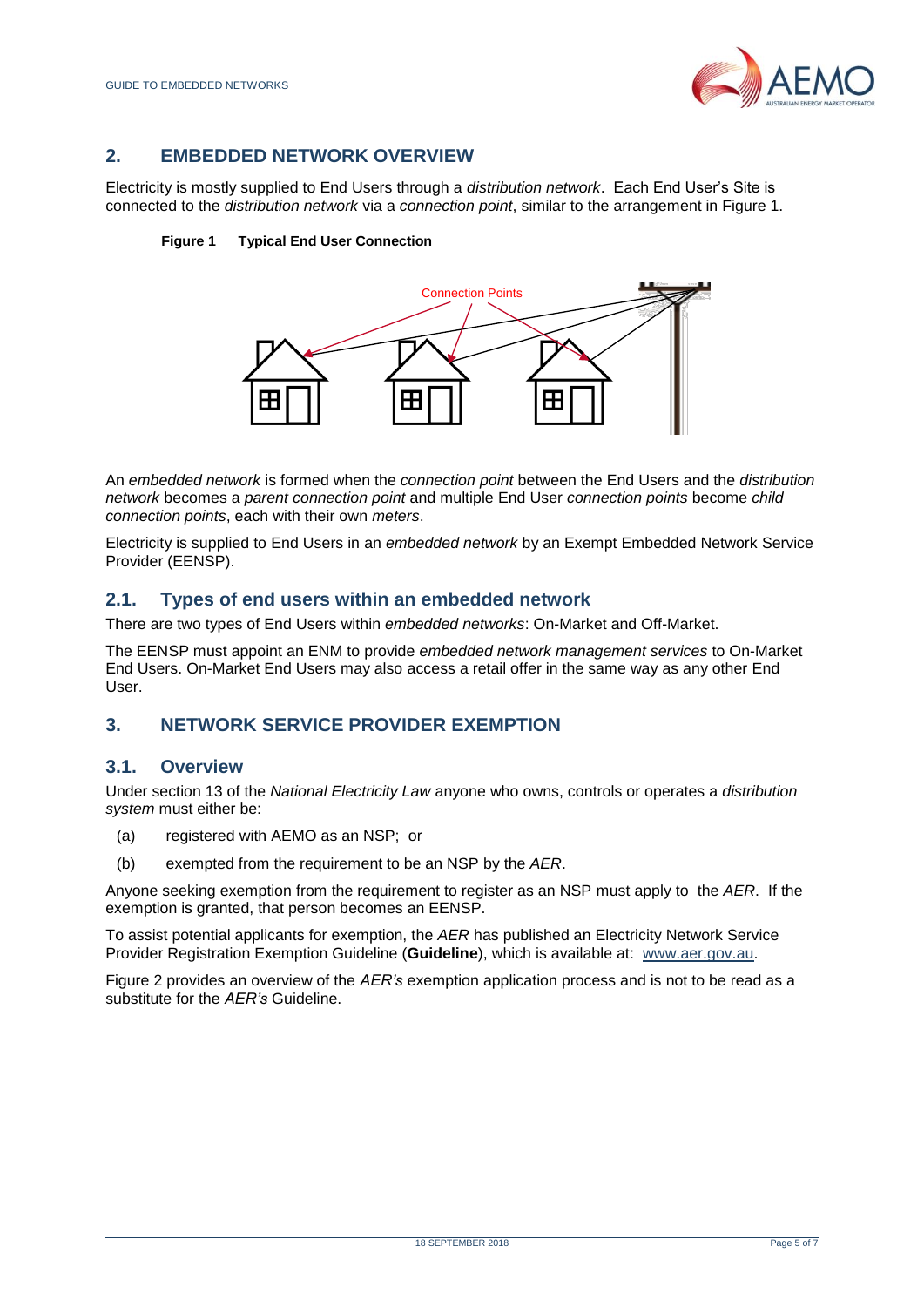

<span id="page-5-1"></span>

**Figure 2 Network Service Provider Exemption Process**

# <span id="page-5-0"></span>**3.2. Types of AER Network Exemptions**

There are three categories of exemption:

Deemed exemption, Registrable exemption, and Individual exemption. Refer to the *AER's* Guideline for further information.